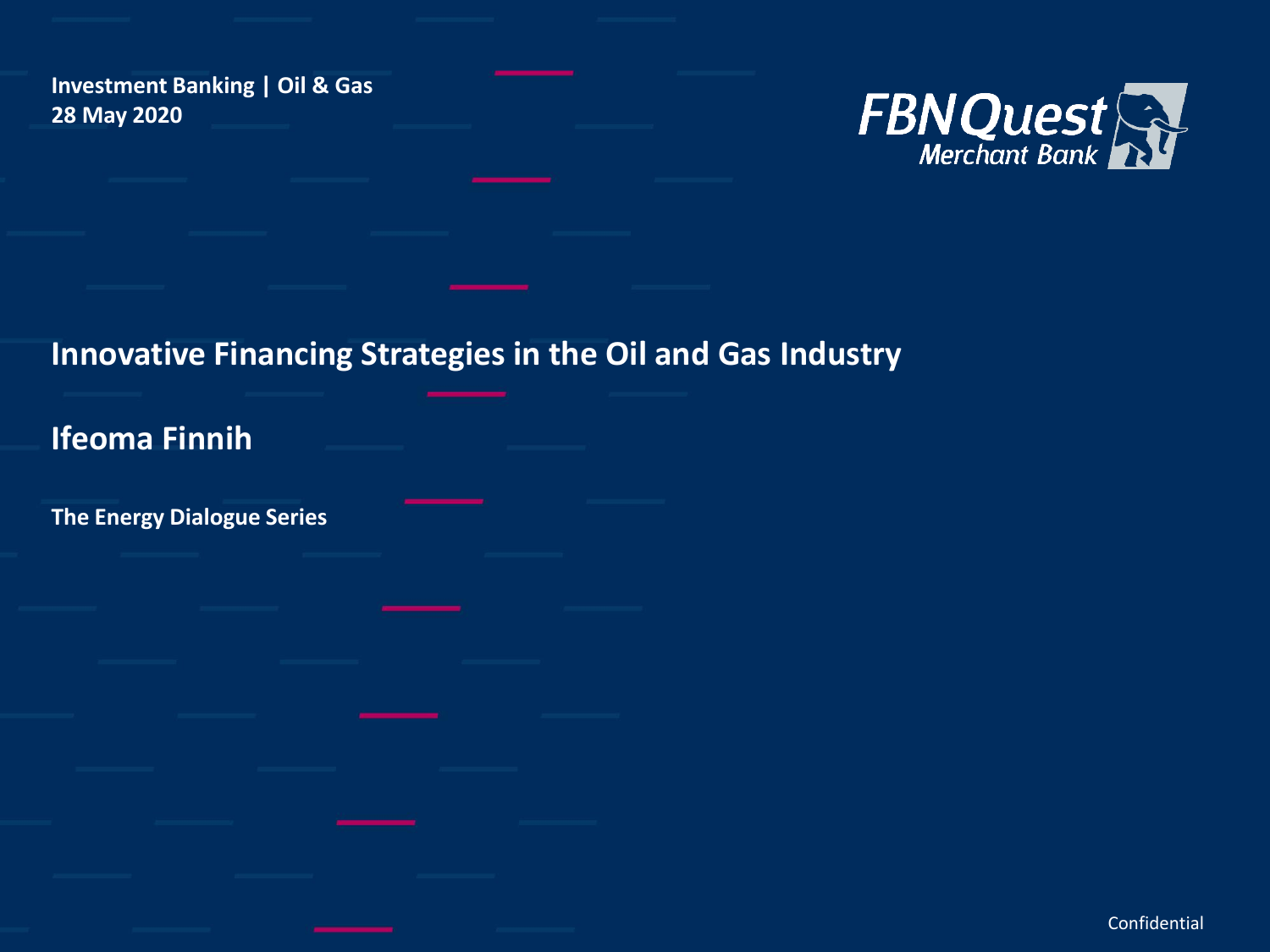#### **Financing Solutions Spectrum over Company Life Cycle**



**Increasing asset/corporate cashflows and production**

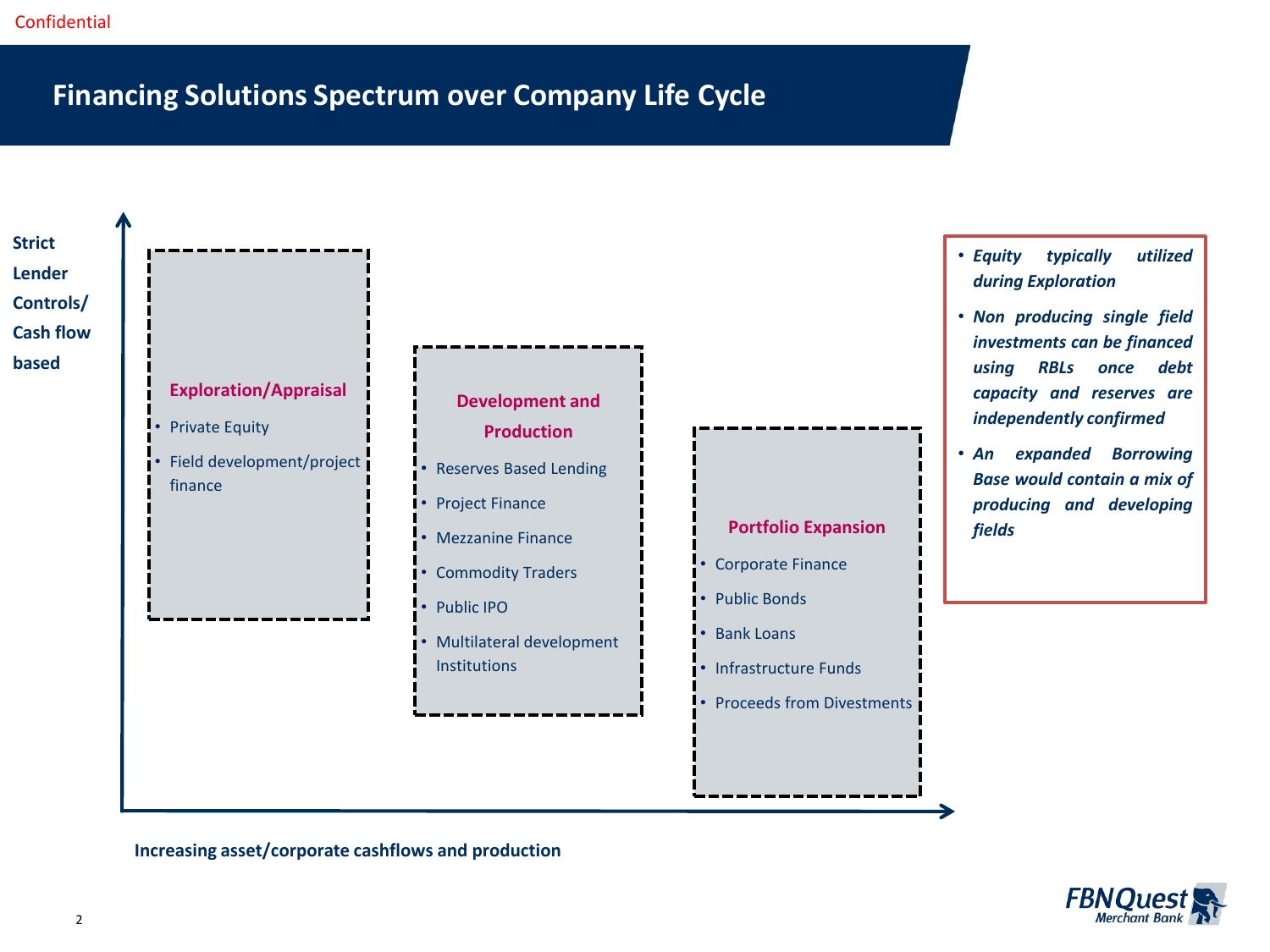#### **Financing Structures**



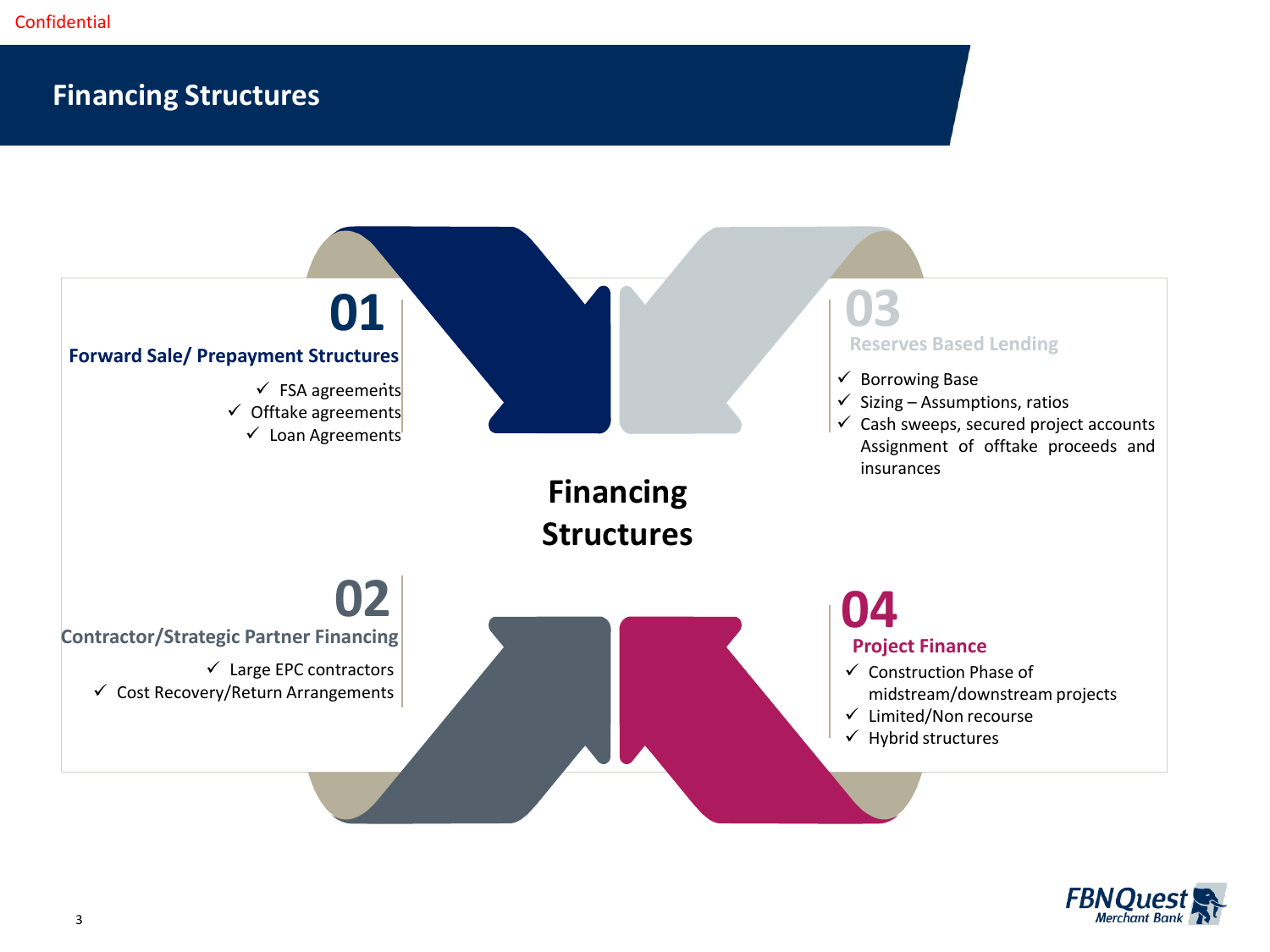## **Financing a Marginal Field? - Acquisition / Development Financing Structure**

It is essential that participants are able to demonstrate "…ability of the borrowing entity or group of companies to muster the financial resources required for the development and ongoing operation of the asset..."



- Funding options include strategic partners/technical partners), banks and private equity/ institutional investors.
- It is likely that an SPV will be created to acquire the assets identified. The bid to acquire an asset could be financed through a number of sources including equity contribution of bidder/investors and/or debt from banks and other Financial Institutions.

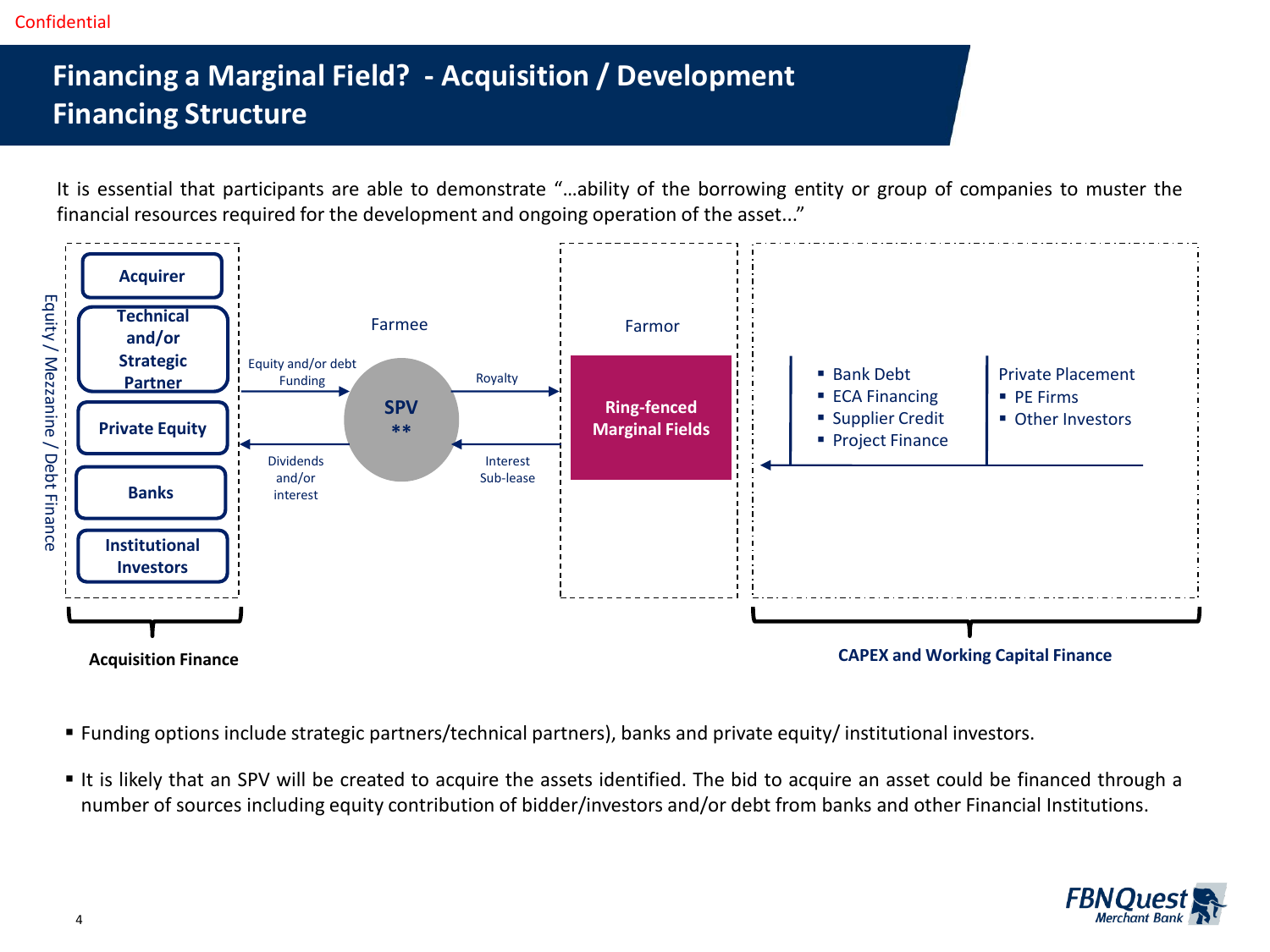#### **Key Considerations**

- Independent Due Diligence (i.e. technical, environmental, legal, etc);
- Experienced Management and Operational Team and Good Corporate Governance
- Cost Considerations
- **•** Proper Valuation (especially where equity investors are being sought from the onset);
- Hedging Requirements
- Agree Community Development Strategy
- Equity Requirements
- For Regulators Ensure a proper Transparent process;
- Robust Offtake counterparties and evacuation process of the crude;

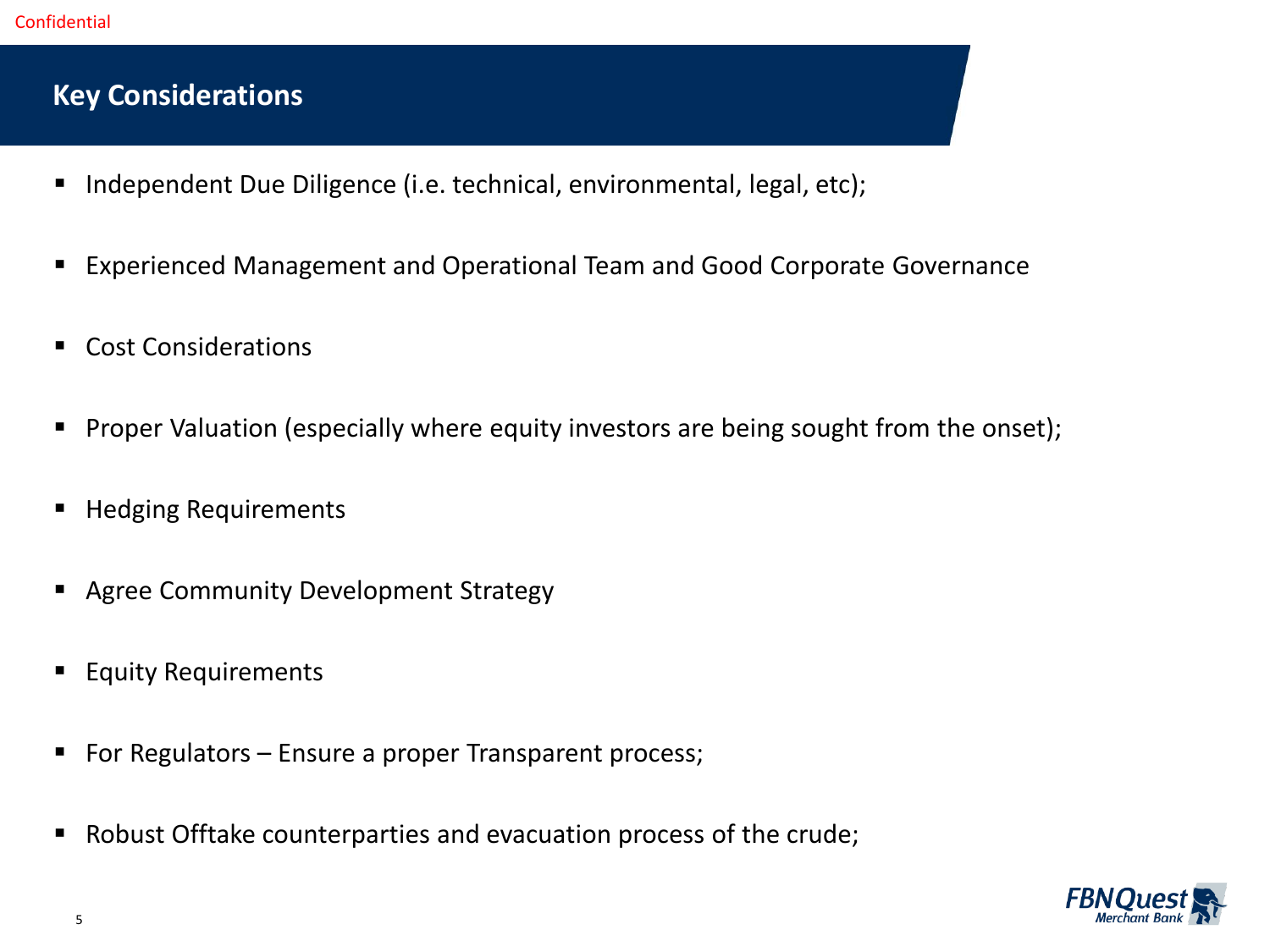#### **Risk Considerations**



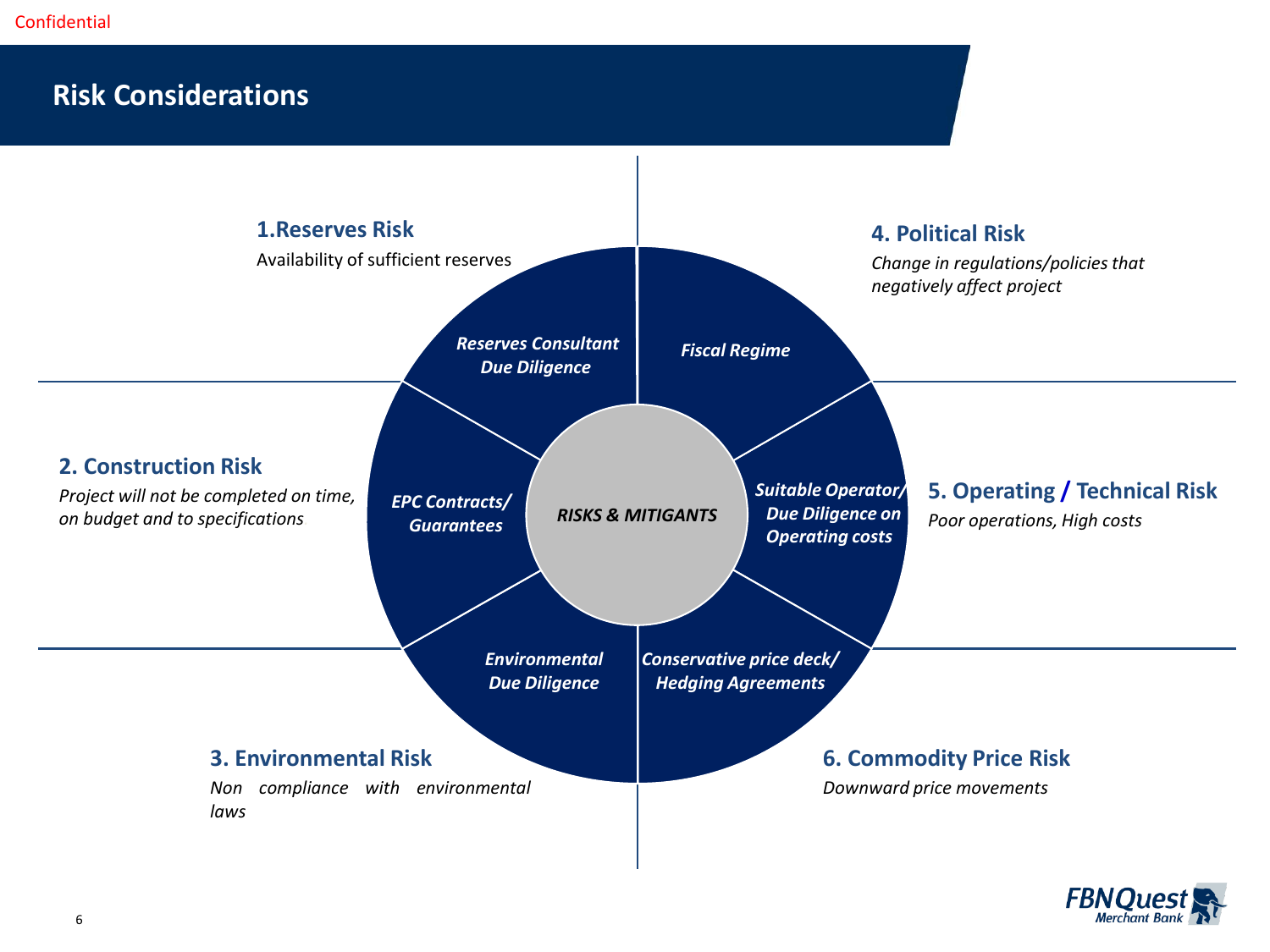#### **IFEOMA FINNIH**



**Ifeoma Finnih**  Senior Vice President FBNQuest Merchant Bank Limited [Ifeoma.finnih@fbnquestmb.com](mailto:Ifeoma.finnih@fbnquestmb.com);

**Registered Address:** 10 Keffi Street Off Awolowo Road Ikoyi S.W. Lagos Nigeria

Tel: (+234) 1 2798300, (+234) 1 270 2290-4

Website: [www.fbnquest.com](http://www.fbnquest.com/)

Ifeoma is an investment banker and Senior Vice President within the debt solutions unit at FBNQuest Merchant Bank. She has over ten years of banking experience, the last seven of which have been dedicated primarily towards financial advisory, structuring and closing of project finance deals worth over USD6 Billion across sectors such as oil and gas, infrastructure and telecommunications. She has led deal teams to execute projects across the aforementioned sectors and has garnered a range of skills including project due diligence, financial analysis, fund sourcing, syndications, project management, loan credit and documentation review and facility agency services.

Prior to FBNQuest, she worked on real estate and construction projects and managed client relationships as a relationship Manager in the Corporate Banking department of Fidelity Bank. Ifeoma holds an MSc in Economics and Finance from Warwick Business School, UK and a BA in Economics and Management (First Class) from the University of Ghana, Legon.

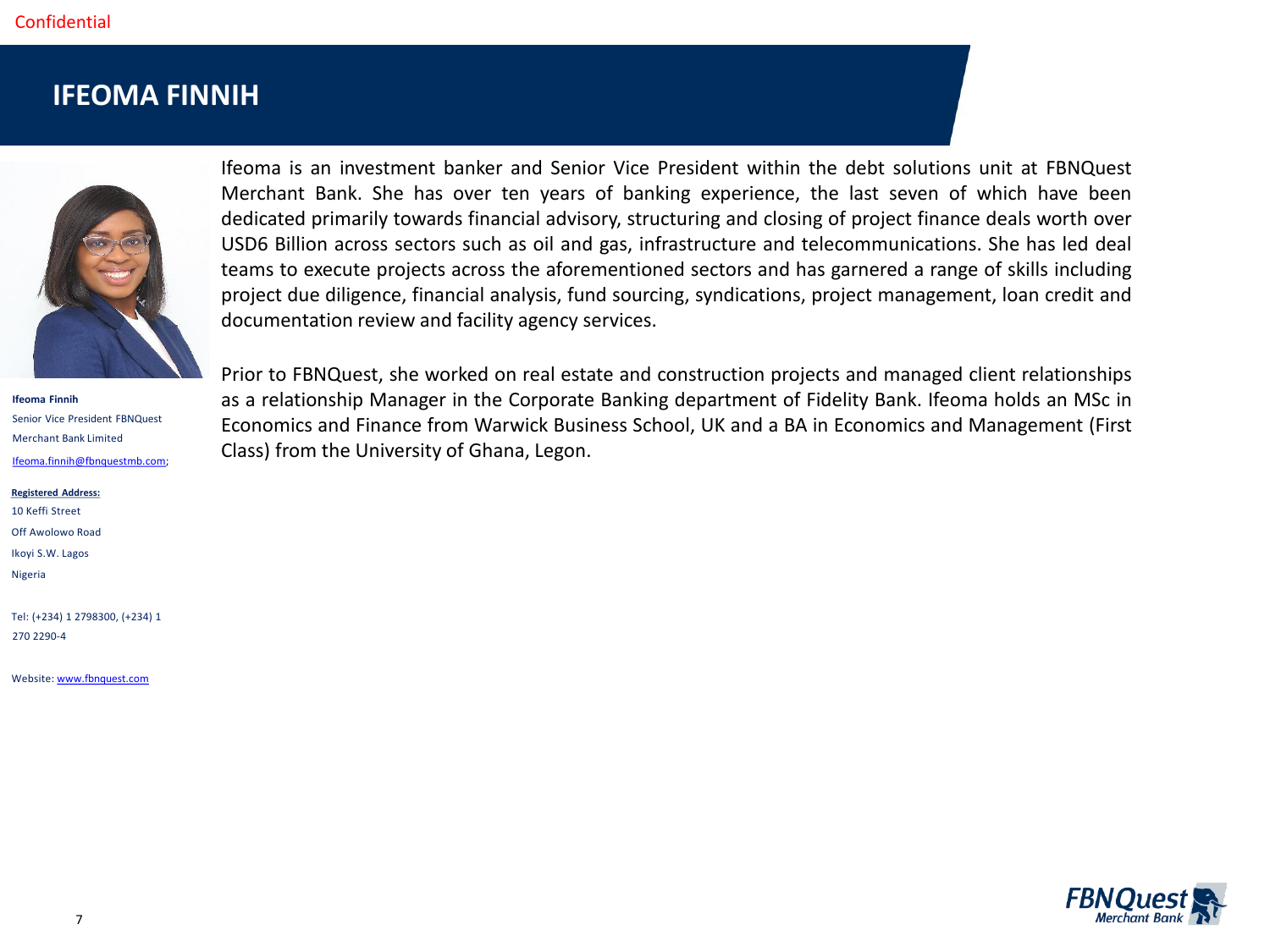#### **Important Notice and Disclaimer**

The information contained in this presentation has been prepared by FBNQuest Merchant Bank Limited and its affiliates (the "Group") for your personal reference and informational purposes only. The information does not purport to contain all material information about the Group, and is subject to change without notice. Any reproduction, dissemination or onward transmission of this presentation or the information contained herein is strictly prohibited.

FBNQuest Merchant Bank Limited and its affiliates make no representation or warranty regarding, and assume no responsibility or liability for the accuracy *or completeness of, or any errors or omissions in any information contained herein.*

The information herein may contain projections and forward-looking statements that may reflect the views FBNQuest Merchant Bank Limited and its affiliates with respect to future events and financial performance. These views are based on current assumptions which are subject to various risks and which may change over time. No assurance is given that future events will occur, that projections will be achieved, or that the Group's assumptions are correct

Any and all information contained herein is not intended to constitute financial or investment advice, and accordingly, this presentation and the information provided herein should not be relied upon as a substitute for financial or investment advice. All investors should consider the appropriateness of the information herein having regard to their own objectives, financial, and tax situations; and obtain independent professional advice based on their unique *situation before making any investment decisions.*

This presentation does not constitute an offer or invitation to purchase or subscribe for any securities or financial instruments or to provide any investment service or investment advice, and no part of it shall form the basis of, or be relied upon in connection with any written contract commitment.

Past performance information given in this presentation is given for illustrative purposes only, and should not be relied upon as (and is not) an indication of (and provides no quidance as to) future performance. To the extent this document includes information derived from any third party sources, such *information has not been independently verified.*

By accepting or accessing this presentation you agree that FBNQuest Merchant Bank Limited and its affiliates will not be responsible for any losses incurred *by you as a result of relying on any information contained herein.*